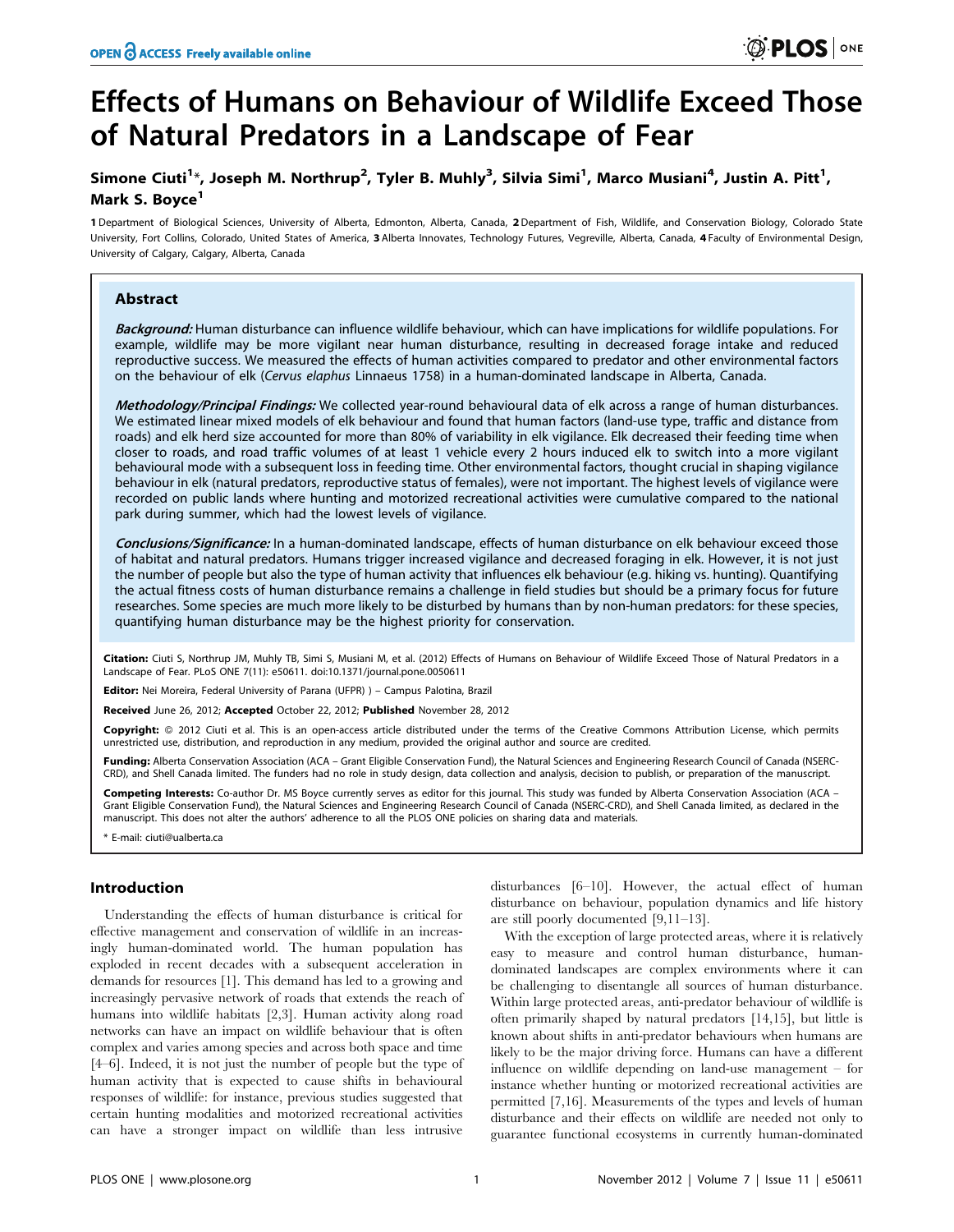landscapes [3,17], but also to plan conservation policies for those remote areas where human exploitation of resources is expected [1].

Behaviour can indicate how animals respond to disturbance in their environment [11,18]. For instance, vigilance, or scanning of the environment, is adopted by a wide range of birds and mammals to increase the probability of detecting predators or other sources of disturbance – including humans [18]. Thus, vigilance responses can be a useful way to measure disturbance of wildlife. Vigilance patterns are indeed finely shaped by predator presence [19], human disturbance [20], habitat characteristics [21], and prey group size and composition [22], including age differences among individuals of the group [23]. Vigilance levels may also increase in males during the mating season [15] and in females with offspring [24]. The principal cost of vigilance is thought to be time, where opportunities for alternative behaviours are forfeited [18] with the most common trade-off between vigilance and foraging [25]. Most models assume that vigilance is incompatible with foraging and that, across species, time spent vigilant is usually inversely correlated with time spent feeding [26]. In regard to ungulates, it is still unclear how much feeding time is actually lost due to vigilance because ungulates are capable of maintaining their rate of food intake despite being vigilant, because of their ability to scan the environment while chewing vegetation [27,28]. Although foraging costs of vigilance are likely less important than traditionally assumed [26], vigilance certainly induces some foraging costs [29,30]. Empirical studies suggest that disturbance and related vigilance in ungulates can reduce reproductive success and potentially impact populations [31–35].

Here we disentangle the effects of human disturbance (i.e., vehicle traffic) [3,36,37] and different types of human activities on the vigilance behaviour of elk (Cervus elaphus Linnaeus 1758) in southwest Alberta, Canada. Alberta has a growing road network due to increased demands for resources and recreation, which creates concern for wildlife conservation (e.g., for grizzly bears Ursus arctos Linnaeus 1758 see [38]). Roads pose a major risk to many animal populations [39–40], and elk are a good model species because they are of keen economic and social interest across North America and Europe and may act as a charismatic flagship species [41] in conservation and management actions. A few studies have shown the effect of human disturbance on the behaviour of elk [7,42,43], while several have focused on the effect of natural predators on the behaviour of this species [24,44,45]. However, the majority of these studies were performed during short periods (e.g. summer, rut) or within single-use human activity areas (e.g., protected areas), given that it is challenging to collect behavioural data where hunting is permitted and ungulates adopt more secretive behaviour [6]. Thus, here we analysed original elk behavioural data collected across a range of land-use types and seasons in the same population subjected to a variety of management policies. We documented for the first time the effect of fine-scale traffic patterns on the behaviour of a large herbivore across an entire road network.

# Methods

#### Ethics Statement

Our data collection complied with all relevant federal laws of Canada and provincial laws of Alberta. Procedures adopted in this study were reviewed and approved by the University of Alberta Animal Care and Use Committee ACUC – Biosciences (Animal care protocol  $# 536-1003$  AR University of Alberta, Edmonton, Canada), by all jurisdictions of the Alberta Government (Permit

Numbers: BI-2008-19, RC-06SW-001 and 23181CN), and by Parks Canada (Permit Numbers: WL-2010-7292, WL-2010-5755).

# Study Area

The study occurred within a montane ecosystem along the eastern slopes of the Rocky Mountains in southwest Alberta, Canada. This is a diverse landscape, ranging from flat agricultural grasslands, in the east, to mixed conifer/hardwood forests and mountains, in the west. The study area  $(\sim]5000 \text{ km}^2)$  was composed of private agricultural land, public land (a.k.a. Crown land of Canada), and a national park (Waterton Lakes National Park). Private land in the eastern half of the study area was dominated by cattle ranches where recreational use and other activity was controlled and restricted by landowners. Activities in the public land were uncontrolled and dominated by recreational use including all-terrain vehicle (ATV) use, hunting, fishing, and hiking, with only a small fraction of road traffic related to natural gas extraction. Activities in the national park were strictly controlled and limited along designated paths.

# Elk Behavioural Observations

From June 2010 to May 2011, observations were carried out at dawn and dusk using binoculars  $(10\times50)$  and spotting scopes (25–  $40\times60$ ) to observe elk within open areas of the national park, private and public land. Observations were performed by the same 2 observers (SC, SS) from roads without leaving the vehicle at a distance always greater than 500 meters (distance between the observers and elk herd, mean  $\pm$  SE: 729.8 $\pm$ 60.1 m in public land,  $752.83\pm49.4$  m in the national park, and  $957.3\pm31.6$  m in private land). No elk were observed on public land from winter to early spring, when elk were usually on private land or in the national park (winter range). We defined a herd as a group of elk with a nearest-neighbour distance of less than 100 m, regardless of their behavioural state [23]. We recorded date, time, location, herd size and sex and age class composition for each herd observed. The exact position of each herd was assessed with the combined use of a GPS (eTrex Legend, Garmin International Inc., Olathe, KS, USA), a compass and a rangefinder (elite 1600 Arc, Bushnell, Overland Park, KS, USA). We divided elk into three age–sex classes. ''Mothers'' were defined as adult females with a nursing calf present. ''Females'' were defined as adult females with no nursing calf present. ''Yearlings'' were markedly smaller females and those males with only one antler point per side. Male vigilance is known to be partly devoted to looking for competitors (i.e. other males) for a long period of time before, during and after the rut [15]. We thus collected data on female dominated herds only (i.e., males  $\leq 50\%$ , [23]; males were adults with two or more antler points per side). We divided elk activity into six mutually exclusive behavioural states [23] as follows: feeding - standing or walking slowly with the head below the level of the shoulder; scanning - standing with the head at or above the shoulder level; travelling - walking, trotting or running with the head at or above the shoulder level; grooming - licking or scratching oneself or another; aggression - kicking, biting or charging another with head fully raised; and resting - any behaviour while lying on the ground.

For each herd observed we recorded both group vigilance and individual vigilance. Group vigilance was estimated using a group scan sampling rule and a fixed-interval, time-point recording rule [46]. We used a voice recorder to note the behaviour (feeding, scanning, travelling, grooming, aggression, and resting) of each member of the herd from left to right at the instant of the scan sample signal. The fixed-point interval was 15s for herds of fewer than 15 individuals and was extended to 30s, 45s or 60s for larger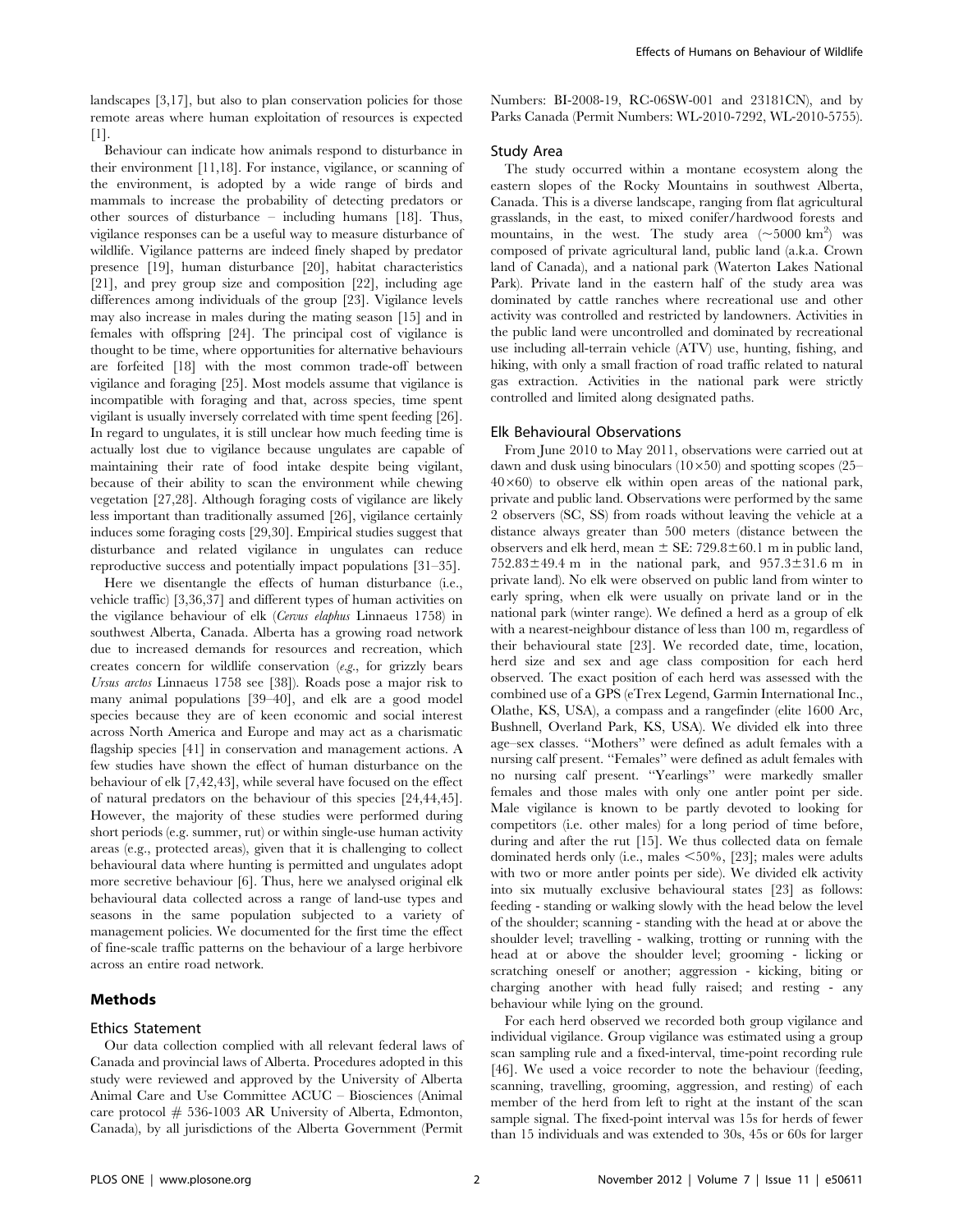herds. We took 30 samples (usually 7.5 min total duration) for each herd scanned. Group vigilance was estimated as the percentage of time- intervals where at least one elk was scanning. Group vigilance accounts for the number of bedded individuals. Several elk resting within open areas for long time is a clear sign of low group vigilance levels.

Individual vigilance was estimated by a focal animal sampling rule and a continuous recording rule [46]. Active focal individuals were selected from the herd based on their age–sex class (females, mothers, and yearlings, as defined above) and position in the herd (peripheral or interior). We defined interior animals as those that a predator from outside the herd could not approach without first encountering another herd member [47]. Peripheral animals were those individuals that could first be encountered by a predator that approached from outside the herd [47]. According to Childress and Lung [23], we assigned to each focal elk the distance to the nearest-neighbour elk (inter-individual distance). To reduce the probability that the same individual elk was observed more than once, only one to four individuals were observed in each herd. Each focal individual was observed for 15 min, until they were no longer visible, or they began to rest, whichever came first. Observations for less than 3 min were excluded from the analysis [23]. Behavioural states were recorded using a voice recorder. We used the free software JWatcher v.0.9 (http://www.jwatcher.ucla. edu/) to digitize and process voice records. We calculated scan frequency (number of scans/min) and the proportion of time scanning (time scanning/time active) for each individual. We also computed proportion of time travelling (time travelling/time active), proportion of time grooming (time grooming/time active), proportion of time feeding (time feeding/time active, i.e. foraging efficiency), and the average length of foraging bouts. The more an elk interrupts feeding behaviour to scan the landscape, the shorter the expected length of foraging bouts.

We recorded vigilance behaviours in elk that attempt to reduce their probability of being selected as a prey and to detect the predator (e.g. humans and natural predators) at a safe distance. We did not investigate elk behaviours that try to deter the predator when it is encountered. Observations carried out when hunters or grizzly bears were observed chasing elk groups were discarded from analyses due to low sample size.

# Vehicle Traffic and Human Land Use Data

Fifty-two randomly distributed traffic counters (Apollo, Diamond Traffic Products, Oakridge, OR, USA) were deployed on trails and a variety of road types (i.e., paved roads, gravel roads, unimproved roads, truck trails and ATV trails). Moreover, 21 trail cameras (Silent Image RM30, RECONYX, Creekside, WI, USA) were deployed at randomly selected locations on roads and trails. Trail cameras provided time-stamped photographs of motorized use that triggered the camera's infrared sensor. Pictures of motorized vehicles were used to quantify traffic. Using this large dataset, Northrup et al. [48] modeled traffic volume for the entire road network in our study site. Traffic volumes were modelled for 3 seasons: summer, hunting, and winter-spring (see below for further details on how we defined seasons).

The location of each elk herd was assigned the following two road variables: the linear distance to the nearest road (km) and the density of roads (km/km<sup>2</sup>) in a 3 km-wide circular buffer. The buffer area was chosen based on average daily mobility of elk in the area computed as the sum of distances between successive GPS locations recorded for  $n = 168$  collared elk monitored in this area (MS Boyce, unpublished data). We classified roads based on disturbance rate (traffic volume thresholds) following an exponential fashion:

- i) all roads, regardless of traffic volumes (i.e. even considering roads estimated by the traffic models to be travelled by 0 vehicles per day);
- ii) only roads with a traffic volume of at least 1 vehicles every 8 hours (at least 3 vehicles per day),
- iii) only roads with at least 1 vehicle every 4 hours (at least 6 vehicles per day),
- iv) only roads with at least 1 vehicle every 2 hours (at least 12 vehicles per day),
- v) only roads with at least 1 vehicle every hour (at least 24 vehicles per day),
- vi) only roads with at least 1 vehicle every 30 minutes (at least 48 vehicles per day),
- vii) only roads with at least 1 vehicle every 15 minutes (at least 96 vehicles per day),

We calculated the distance from the closest road – or the density of roads around a 3-km wide buffer – for each elk location and traffic class based on the above volume thresholds, resulting in 14 different road variables (7 for distance from roads, 7 for density of roads).

Forty-three trail cameras (RECONYX, Creekside, Wisc.) were deployed on roads and trails at randomly selected locations [49]. We used data derived from 32 cameras located in the areas (public land  $n = 19$ , private land  $n = 13$ ) where we sampled elk behavioural observations to calculate the average daily occurrence of recreational land users, i.e., hikers, bikers, equestrians and ATV users.

Based on trail camera data,  $\sim$ 95% of motorized traffic recorded within public lands was related to recreational activities (cars, trucks, RVs:  $\sim$ 80%; ATVs such as quads and motorbikes:  $\sim$ 15%), while only  $\sim$  5% was related to industrial activities (natural gas extraction). About 99% of motorized traffic recorded within the national park was of recreational type (cars, trucks, RVs), while  $\sim$ 95% of motorized traffic recorded within private lands was related to recreational and ranching activities with only a small fraction of ATVs (cars, trucks, RVs:  $\sim$ 93%; ATVs:  $\sim$ 2%).

#### Definition of Seasons According to Human Disturbance

The study area was seasonally visited by thousands of tourists and recreationists. We thus divided the study period into specific recreational periods, i.e. summer, hunting, and winter-spring (Table 1). Intense recreational use occurred during summer from late May through early September both in public lands and the national park, although with extremely different modalities – i.e., strictly managed and limited along paths in the national park, uncontrolled on public lands, where ATVs, free camping and activities both on and off trails were permitted. Activities on private lands were similar to those recorded on public lands (e.g. ATVs, camping) but restricted by landowners. Hunting seasons were mostly limited to early September through the end of November (Table 1). There were no restrictions on the number of licensed hunters having access to public land, while access to private land was strictly controlled by landowners. Hunting was not allowed in the national park, whereas hunting was allowed immediately outside its borders from early September through late February (Table 1). Although elk in Waterton Lakes National Park are not actively hunted within the park, animals are hunted along park boundaries when elk use lower-elevation areas during fall and winter due to shallow snow and higher forage availability. This is the reason why elk in this park do not show signs of habituation, as previously suggested for this specific area by St. Clair and Forrest [42]. During the winter-spring season, from December  $1<sup>st</sup>$  to late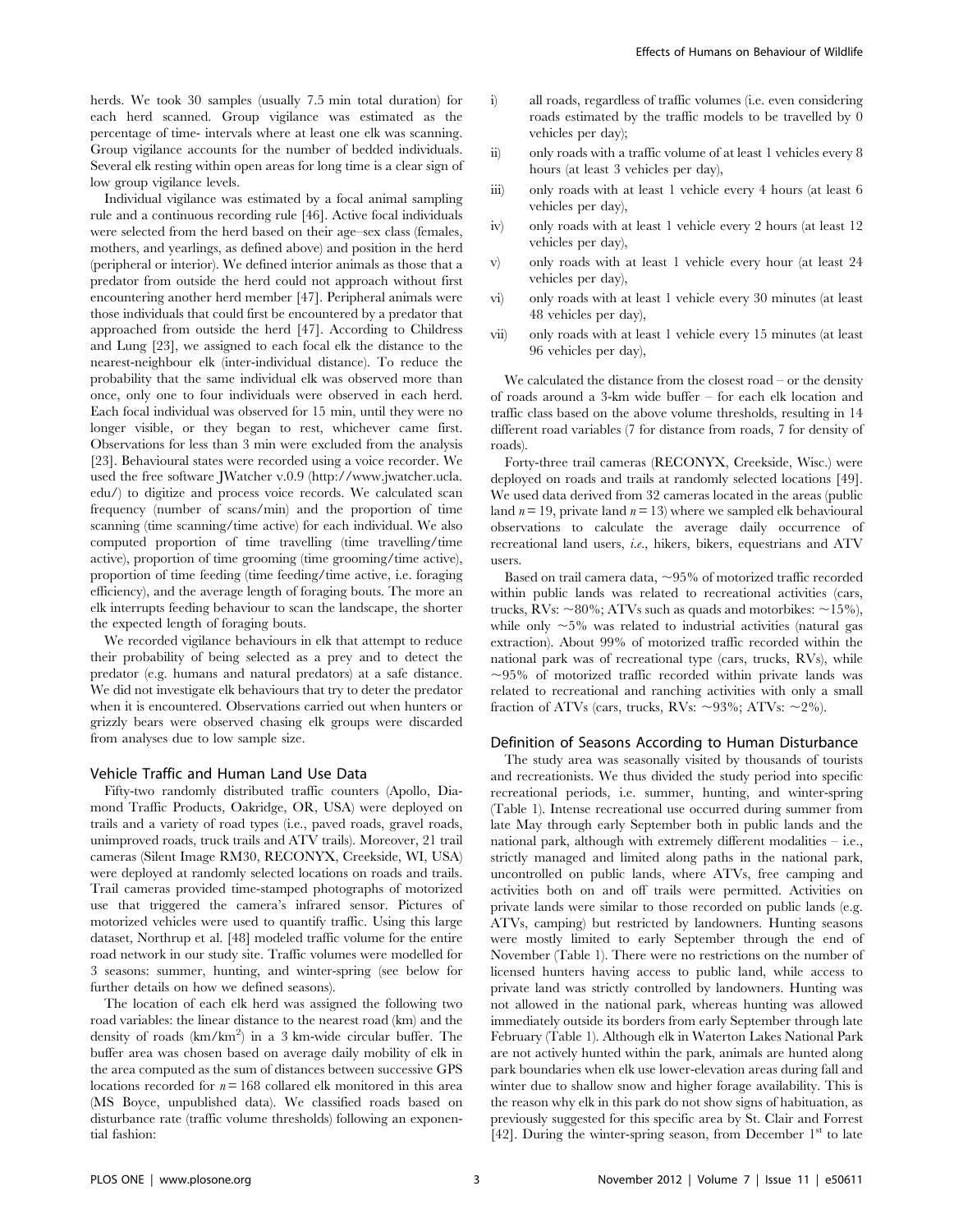|                   |                                                | Summer      |                                    |               | Hunting     |                                               |                | Winter-Spring*              |               |
|-------------------|------------------------------------------------|-------------|------------------------------------|---------------|-------------|-----------------------------------------------|----------------|-----------------------------|---------------|
|                   |                                                |             | (late May through early September) |               |             | (early September through the end of November) |                | (December through late May) |               |
|                   |                                                | Public land | te land<br>Privat                  | National Park | Public land | Private land                                  | National Park  | Private land                | National Park |
| <b>UNIFNINT</b>   |                                                |             |                                    |               |             | $\leq$                                        | $\times$ PIO   |                             | $\times$ PIO  |
| ATVs              |                                                |             | £                                  |               |             | ≝                                             |                |                             |               |
| $day = SE$        | Human presence' mean vehicles per $167 \pm 11$ |             | 64+3                               | 436+32        | $157 + 10$  | $90 - 5$                                      | $338 + 25$     | $27 + 1$                    | $60 + 4$      |
| vehicles per hour |                                                |             |                                    | $\frac{8}{2}$ |             |                                               | $\overline{4}$ |                             |               |

park]. counters; \*elk were not observed on public lands in winter-spring when they usually move to lower elevations within private lands and the national park]. ēľ π eم<br>ع and ಕೆ  $\frac{1}{6}$ orivate within ations ٩Ë ē ఠ g yllsually they ۹n ई Suiuds. in winter-\*elk were not observed on public lands doi:10.1371/journal.pone.0050611.t001 doi:10.1371/journal.pone.0050611.t001 unters;

Effects of Humans on Behaviour of Wildlife

May, recreational use of this area was largely absent, irrespective of the local land management (Table 1).

# Wolf and Grizzly Bear Resource Selection Functions (RSFs)

Wolf (Canis lupus Linnaeus 1758) and grizzly bear are predators of elk in this area. Cougars (Puma concolor Linnaeus 1771) are also present, though predation upon elk in this area is rare (based on  $n = 10$  GPS collared cougars monitored in this area, J. E. Banfield unpublished). We used pre-existing models for the spatial distribution of wolves and grizzly bears in the study area (for wolves: [50]; for grizzly bears: Foothills Research Institute Grizzly Bear Project, S. E. Nielsen unpublished data). In both cases, satellite-telemetry location data from wolves and bears were obtained, and population-averaged resource selection functions (RSFs) were developed. RSFs are any function proportional to the probability of selection of a resource unit, and have been widely used to model species distributions [51,52]. RSFs were estimated using logistic regression, where resource units at telemetry locations are compared to resource units at random landscape locations [53–55]. Wolf and bear home ranges were estimated using a 95% kernel density estimator [56] of telemetry location data. The ''two-stage'' method was followed to calculate population-level RSFs [57–58] where an RSF is calculated for each individual animal and these are averaged across all individuals. Predictive ability of the RSF models was evaluated using k-fold cross validation [59].

# Data Analyses

We modelled group vigilance and scan frequency of focal individuals using linear mixed models with Gaussian distributions of errors. The dependent variables were transformed (arcsine square root [group vigilance];  $\ln$ [scan frequency +1], where ln = natural logarithm) to improve normality of residuals and reduce skew. We included the identity code of each herd as a random intercept in our mixed models to account for replicated observations on the same herd through time [60]. Herds were identifiable given that more than 100 individuals in the area were individually recognizable by numbered and coloured ear tags and fitted with GPS radiocollars at the time of this study. Following Burnham et al. [61], we constructed 14 *a priori* mixed models based on biological relevance and field observations using 6 variables to predict group vigilance, and 17 a priori mixed models using 9 variables to predict scan frequency in focal individuals. Predictor variables were defined as follows:

Human disturbance:

- 1) land-use/season, i.e. a dummy variable resulting from the combination of 3 seasons (summer, hunting, and winterspring) with 3 land management strategies (public land, private land, national park). Based on location and date, one of the following codes was assigned to each elk observation: national park-summer, national park-hunting, national park-winter-spring; private land-summer, private landhunting, private land-winter-spring; public land-summer, public land-hunting. No elk were observed on public land during winter-spring;
- 2) road variables (distance or density) based on traffic volume thresholds.

Natural predators:

3) wolf RSF and grizzly bear RSF.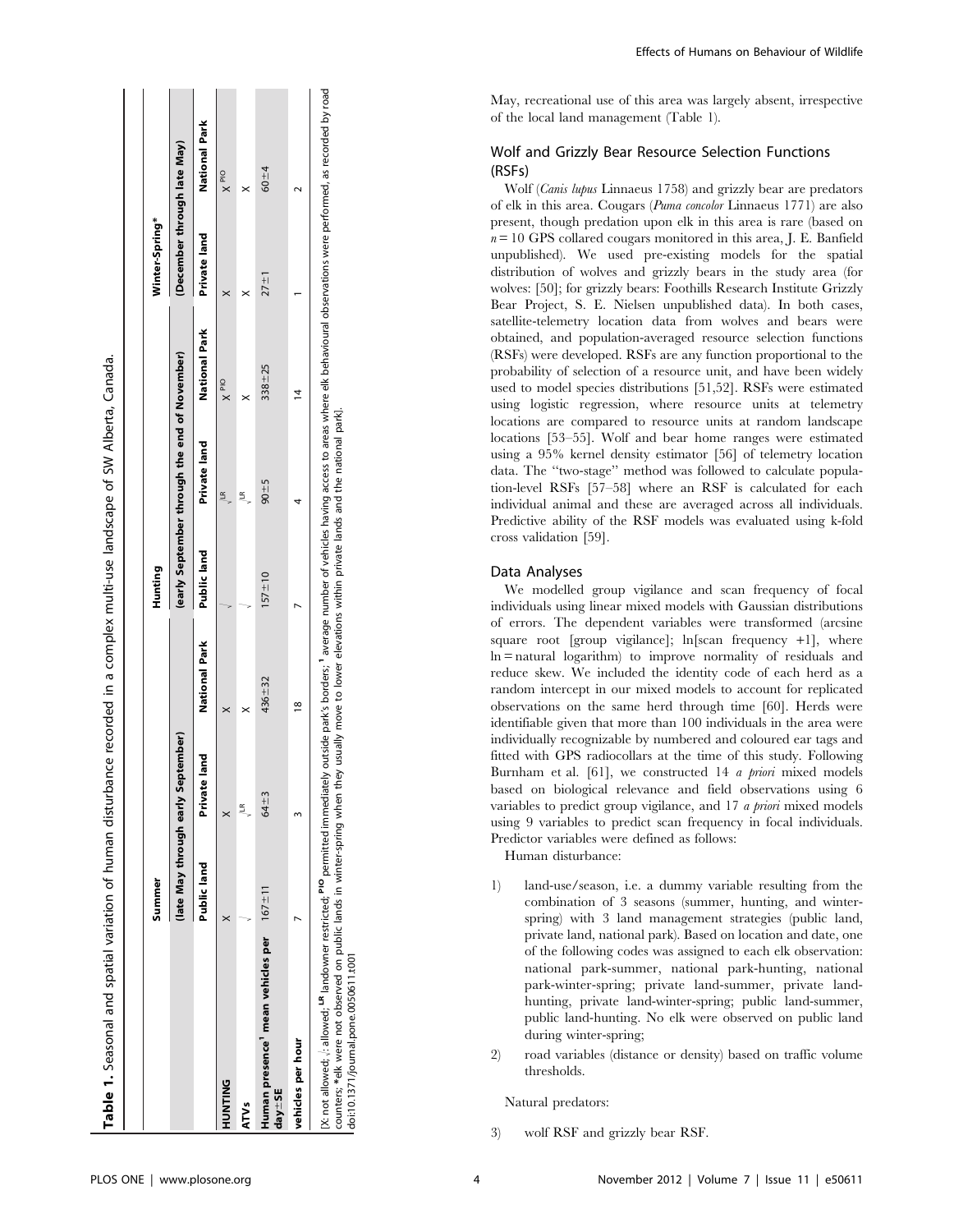Elk anti-predator strategies (within-group factors):

- 4) ln [herd size], where  $\ln$  = natural logarithm;
- 5) inter-individual distance;
- 6) within-group position, i.e. an elk peripheral or interior to the herd;
- 7) age-sex class, i.e. females, mothers, yearlings.

7) Anti-predator strategies (environmental factors):

- 8) distance from the nearest tree cover, with tree cover characterized by a canopy cover  $\geq 25\%$ ;
- 9) terrain ruggedness [62].

All variables were used to build the set of a priori models predicting scan frequency in focal individuals, while specific variables related to focal elk (predictor variables 5, 6, and 7) were excluded when we modelled group vigilance. Herd size was included in all a priori models to control for the effect of group size on both group vigilance and scan frequency [63].

The models best predicting group vigilance and scan frequency were identified by minimum AIC, model ranking and weighting [61,64]. The use of AIC to select the best model could be problematic when using mixed models given that AIC penalizes models according to the number of predictor variables [65], which is not clear because of the random effect. Both Gelman and Hill [66] and Bolker et al. [67] noted this and advocate for the use of the deviance information criterion (DIC) in such instances. As a consequence, we also examined our model selection using the DIC approach. A likelihood ratio based  $R^2$  [68] was used as an approximate measure of explained variation in the mixed models, according to the formula  $R_{LR}^2 = \{1-\exp[-2n^{-1}(L_M-L_0)]\}/\{1-\}$  $\exp(2n^{-1}\tilde{L}_0)$ } where  $L_M$  is the log-likelihood of the model of interest,  $L_0$  is the log-likelihood of the intercept-only model and n is the number of observations.

Each set of *a priori* models predicting group vigilance was built using only 1 of the 14 road variables described above (7 variables for the distance from nearest road, 7 variables for road density). We ran these 14 independent sets of models to identify which road variable was the best predictor of group vigilance (based on AIC, verified with DIC). After this step, we presented the set of models built with the best road variable in predicting group vigilance. We repeated the same procedure when we modeled scan frequency in focal elk.

We were aware of the potential for spatial autocorrelation in our data given that close observations were suspected to have similar vigilance levels as a response to similar environmental factors. Indeed, Diniz-Filho et al. [69] stressed that AIC is particularly sensitive to the presence of spatial autocorrelation and may generate unstable and overfit minimum adequate models to describe ecological data. We ran a Mantel test [70] which showed no spatial autocorrelation in either the dataset dealing with group vigilance (Mantel test based on 9999 replicates,  $r_M = -0.006$ ) or scan frequency  $(r_M = 0.022)$ .

We observed elk from roads without leaving the vehicle. Prior to generating our sets of a priori models, we examined whether our data on group vigilance were affected by the presence of observers in some way. Thus, we fit a linear mixed model to test for the effect of the distance between the observer and the elk herd (measured with a rangefinder) on group vigilance, taking into account wind strength and wind direction which might increase the probability of the observer being spotted by the elk. We included the identity code of each herd as a random intercept in our mixed models to account for replicated observations on the same herd through time

[60]. Wind strength was measured with an anemometer, while wind direction was measured with a compass and computed as deviation from 0 in degrees, with 0 degrees being the direction of the wind blowing from the observer and the herd.

We used least squares linear regression to test the effect of various types of human users recorded by cameras (average daily presence of hikers, bikers, equestrians, and ATV users) on elk behavioural patterns (average scan frequency, proportion of time grooming, proportion of time scanning, and proportion of time travelling) during summer and the hunting season on private lands and public land. We also used linear regression to test the effect of scan frequency on length of foraging bouts, proportion of time feeding (i.e. foraging efficiency), and proportion of time travelling in focal elk.

All analyses were performed with R 2.14.1 [71]. All GIS analyses were performed with ARCMAP 9.2 (ESRI Inc., Redlands, CA).

## Results

We made 424 direct observations of elk herds (15,032 elk) and 870 observations of focal individuals from June 2010 to May 2011. We observed 124 groups (220 focal individuals) in summer, 92 groups (154 focal individuals) during the hunting season, and 208 groups (496 focal individuals) during winter and spring. We observed 212 mothers, 336 adult females without calves, and 322 yearlings. Calf/female ratios - including within females both adult females and mothers - were (mean  $\pm$  SE) 0.22 $\pm$ 0.07 on public lands,  $0.32\pm0.02$  in the national park, and  $0.37\pm0.01$  on private lands. Female productivity recorded on public lands was lower than that in the national park (independent samples t-test,  $t = -2.336$ ,  $p = 0.022$ ) and on private lands  $(t = -3.436)$ ,  $p = 0.001$ .

We did not find a significant effect of the distance between observer and herd or wind direction and strength on group vigilance (linear mixed model: effect of distance between observer and herd  $t = -0.252$ ,  $p = 0.800$ ; effect of wind strength:  $t = 0.100$ ,  $p= 0.920$ ; combined effect of wind strength with wind direction:  $t=-1.035, \; p= 0.301$ .

# Human Disturbance Exceeded other Factors in Triggering Increased Vigilance in Elk

A comparison of models predicting group vigilance is reported in Table 2 (upper panel). The best model explained approximately 83% of the variability of group vigilance. Taking into account herd size, the top-ranked model included both the predictor variables of human disturbance, i.e. land-use/season and distance from the nearest road with a traffic volume of at least 12 vehicles per day. The distance from the nearest tree cover was also included in the best model. The selection of the top-ranked model using AIC was confirmed using DIC (Table S1, upper panel). Models including the variable for the nearest road with a traffic volume of at least 12 vehicles per day consistently outperformed models excluding this term (Table S2).

According to predictions of the best model, group vigilance increased as the herd size increased  $(\beta = 0.182, \text{ SE} = 0.011,$ Fig. 1a), confirming that larger groups have a higher probability of at least 1 elk scanning every 15 seconds. Large units (50 or more elk) were characterized by a higher probability of at least 1 elk scanning every 15 seconds ( $n = 96$ , mean  $\pm$  SE, 85.7 $\pm$ 1.7%), and had more than twice the probability of such behaviour than smaller units (3 or less elk;  $n = 74$ ,  $36.3 \pm 2.7$ %). Group vigilance increased when the distance from the nearest road decreased (i.e. when elk were closer to roads;  $\beta = -0.132$ , SE = 0.034, Fig. 1a).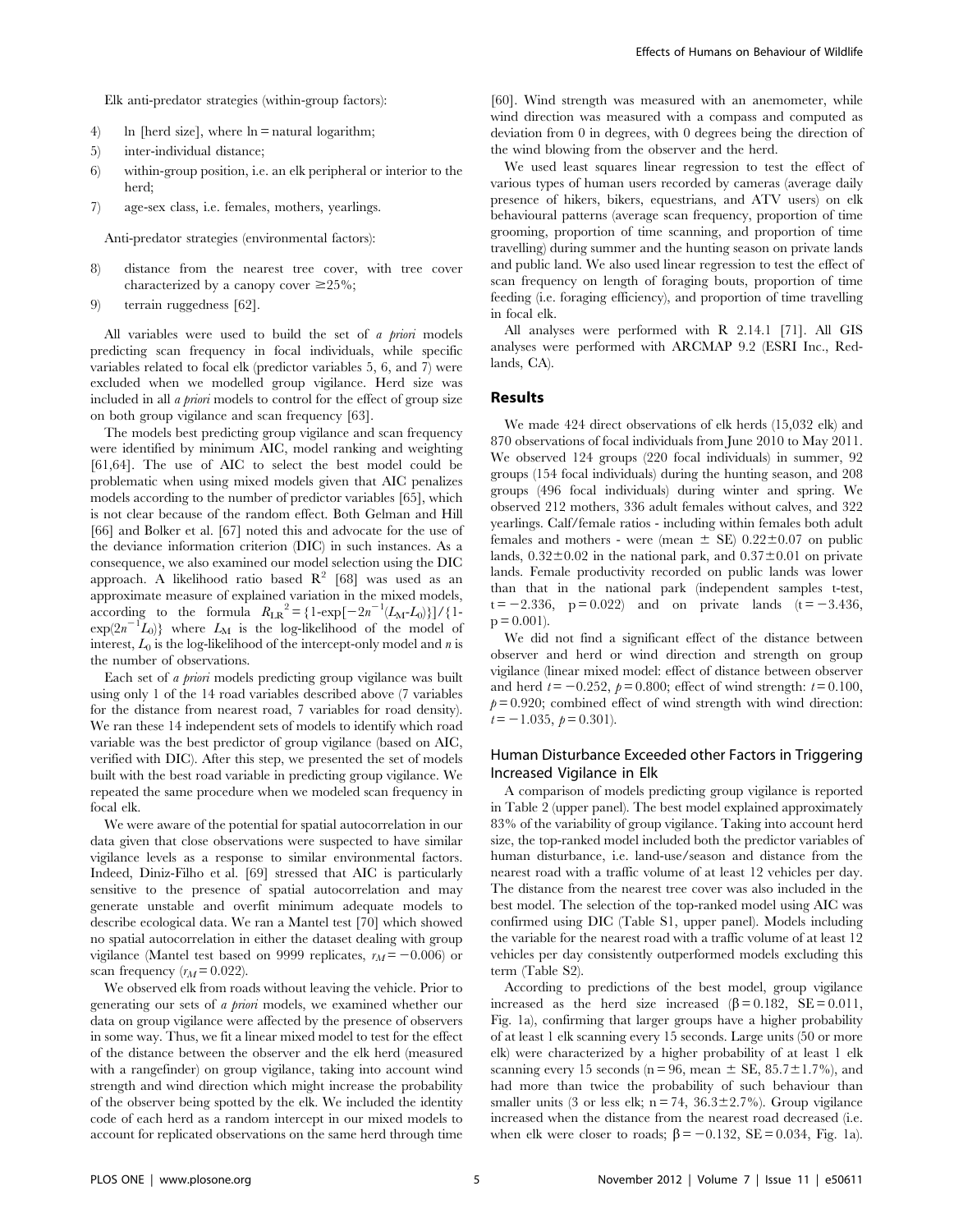Table 2. Sets of models predicting group vigilance and scan frequency in elk.

| Model $#$      | Dep. variable: arcsine square root [group vigilance], n = 424 elk groups                                | <b>AIC</b> | ∆AIC            | w <sub>i</sub>        | ER           | logLik   |
|----------------|---------------------------------------------------------------------------------------------------------|------------|-----------------|-----------------------|--------------|----------|
| $\mathbf{1}$   | In[herd size]+land-use/season+dist. nearest tree cover + dist. nearest road<br>(≥12 vehicles per day)   | 118.6      | $\mathbf{o}$    | 0.9003                | $\mathbf{1}$ | $-45.3$  |
| 2              | $ln[herd size]+land-use/season+dist. nearest road (>12 vehicles per day)$                               | 124.2      | 5.6             | 0.0547                | 16           | $-49.1$  |
| 3              | $In[herd size]+land-use/season+ dist. nearest road (>12 vehicles per day)+Terrain ruagedness$           | 125.4      | 6.8             | 0.0301                | 30           | $-48.7$  |
| 4              | $In[herd size]+land-use/season+ dist. nearest road (>12 vehicles per day)+Wolf RSF+grizzly$<br>bear RSF | 127.0      | 8.4             | 0.0134                | 70           | $-48.5$  |
| 5              | In[herd size]+land-use/season+dist. nearest tree cover                                                  | 131.3      | 12.7            | 0.0015                | 600          | $-52.7$  |
| 6              | In[herd size]+land-use/season                                                                           | 141.7      | 23.2            | < 0.0001              | $10^{5}$     | $-58.9$  |
| 7              | In[herd size]+land-use/season+ wolf RSF+grizzly bear RSF                                                | 142.3      | 23.7            | < 0.0001              | $10^{5}$     | $-57.2$  |
| 8              | In[herd size]+land-use/season+ Terrain ruggedness                                                       | 143.7      | 25.2            | < 0.0001              | $10^{5}$     | $-58.9$  |
| 9              | In[herd size]+dist. nearest road $(>12$ vehicles per day)                                               | 190.7      | 72.2            | < 0.0001              | $10^{15}$    | $-89.4$  |
| 10             | In[herd size]+dist. nearest tree cover                                                                  | 203.2      | 84.6            | < 0.0001              | $10^{18}$    | $-95.6$  |
| 11             | In[herd size]                                                                                           | 203.9      | 85.3            | < 0.0001              | $10^{18}$    | $-96.9$  |
| 12             | In[herd size]+Terrain ruggedness                                                                        | 205.2      | 86.6            | < 0.0001              | $10^{18}$    | $-96.6$  |
| 13             | In[herd size]+wolf RSF+grizzly bear RSF                                                                 | 206.4      | 87.8            | < 0.0001              | $10^{19}$    | $-96.2$  |
| 14             | Intercept only                                                                                          | 379.5      | 261.0           | < 0.0001              | $10^{56}$    | $-185.8$ |
| Model $#$      | Dep. variable: ln[scan frequency +1], n = 870 focal elk                                                 | <b>AIC</b> | $\triangle AIC$ | <b>W</b> <sub>i</sub> | ER           | logLik   |
| $\mathbf{1}$   | In[herd size]+land-use/season + dist. nearest road $(\geq 12$ vehicles per day)                         | 75.3       | $\mathbf 0$     | 0.9476                | 1            | $-24.7$  |
| $\overline{2}$ | In[herd size]+land-use/season+inter-individual distance                                                 | 81.9       | 6.5             | 0.0361                | 26           | $-27.9$  |
| 3              | In[herd size]+land-use/season+wolf RSF+grizzly bear RSF                                                 | 84.5       | 9.1             | 0.0098                | 97           | $-28.2$  |
| $\overline{4}$ | In[herd size]+land-use/season+ dist. nearest tree cover                                                 | 87.6       | 12.3            | 0.0020                | 464          | $-30.8$  |
| 5              | In[herd size]+land-use/season                                                                           | 88.1       | 12.8            | 0.0016                | 587          | $-32.0$  |
| 6              | In[herd size]+land-use/season+age/sex class                                                             | 88.6       | 13.3            | 0.0012                | 758          | $-30.3$  |
| 7              | In[herd size]+land-use/season+within-group position                                                     | 89.3       | 13.9            | 0.0009                | 1062         | $-31.6$  |
| 8              | In[herd size]+land-use/season+Terrain Ruggedness                                                        | 89.8       | 14.5            | 0.0007                | 1396         | $-31.9$  |
| 9              | In[herd size]+dist. nearest road ( $\geq$ 12 vehicles per day)                                          | 173.4      | 98.1            | < 0.0001              | $10^{21}$    | $-80.7$  |
| 10             | In[herd size]+wolf RSF+grizzly bear RSF                                                                 | 190.9      | 115.6           | < 0.0001              | $10^{25}$    | $-88.5$  |
| 11             | In[herd size]+age/sex class                                                                             | 191.7      | 116.3           | < 0.0001              | $10^{25}$    | $-88.8$  |
| 12             | In[herd size]+inter-individual distance                                                                 | 194.8      | 119.5           | < 0.0001              | $10^{25}$    | $-91.4$  |
| 13             | In[herd size]+dist nearest tree cover                                                                   | 195.9      | 120.5           | < 0.0001              | $10^{26}$    | $-91.9$  |
| 14             | In[herd size]                                                                                           | 197.4      | 122.0           | < 0.0001              | $10^{26}$    | $-93.7$  |
| 15             | In[herd size]+Terrain Ruggedness                                                                        | 199.0      | 123.7           | < 0.0001              | $10^{26}$    | $-93.5$  |
| 16             | In[herd size]+within-group position                                                                     | 199.3      | 124.0           | < 0.0001              | $10^{26}$    | $-93.7$  |
| 17             | Intercept only                                                                                          | 315.4      | 240.1           | < 0.0001              | $10^{52}$    | $-153.7$ |

Two sets of linear mixed models fit to predict group vigilance (upper panel) and scan frequency (lower panel) in elk observed in SW Alberta, Canada. Best models (in bold, first rows) explained 83% of the variability of group vigilance and 86% of variability of scan frequency, respectively, as approximated by a likelihood ratio RLR<sup>2</sup>.  $[ALC = Akaike$  information criterion;  $\Delta AIC =$  difference in AIC value between the AIC of a given model and the best model (lowest AIC);  $w_i =$  Akaike weights; ER = evidence ratio; logLik = log-likelihood value].

doi:10.1371/journal.pone.0050611.t002

Indeed, group vigilance increased by 23% in magnitude from groups that were observed greater than 1000 m from a road  $(54.8\pm3.2\% , n = 80)$  compared to groups observed less than 250 m from roads with a traffic volume of at least 12 vehicles per day  $(67.7 \pm 2.7\%)$ , n = 108). Group vigilance also increased as the distance from the nearest tree cover increased  $(\beta = 0.157,$ SE = 0.057). Group vigilance was  $58.5 \pm 2.7\%$  (n = 129) for groups less than 10 m from the closest tree line, while it was  $70.8\pm4.4\%$  $(n = 40)$  for those greater than 500 m from tree line.

Coefficients and standard errors estimated by the best model for the land-use/season variable are reported in Table 3 (upper panel). The highest level of group vigilance was recorded on public land during the hunting season. Group vigilance recorded on public land in summer was higher than that recorded in the national park during winter-spring and hunting season, and on the private lands during winter-spring. Intermediate values of group vigilance were recorded on private lands during summer and hunting season. The lowest value of group vigilance was recorded in the national park during summer (Table 3, upper panel). Group vigilance increased by 84% in magnitude from groups observed in the national park in summer  $(47.9 \pm 4.9\%)$  to those observed on public land during the hunting season  $(88.3 \pm 4.3\%)$ .

A comparison of models predicting scan frequency of focal elk is reported in Table 2 (lower panel). The best model explained 86%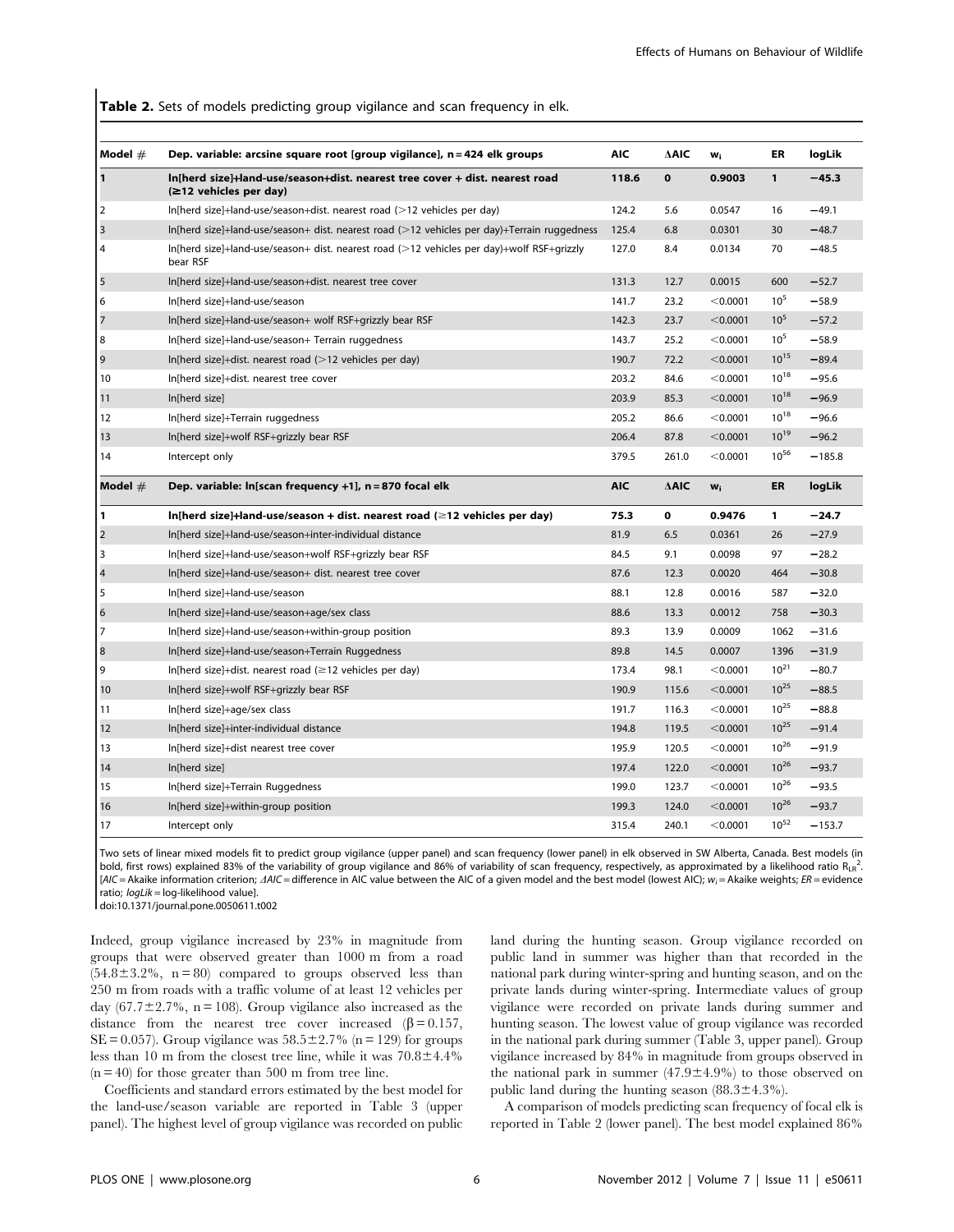

Figure 1. Effect of herd size and distance from nearest road on elk vigilance levels. Effect of In herd size and distance (in meters) from the nearest road with a traffic volume of at least 12 vehicles per day on a) arcsine square root group vigilance (n = 424 groups) and b) In (scan frequency +1) (n = 870 focal individuals) in elk observed in SW Alberta, Canada. Back transformed data are indicated within square parentheses. doi:10.1371/journal.pone.0050611.g001

of the variability of scan frequency and, taking into account herd size, included only those predictor variables related to human disturbance, i.e. land-use/season and distance from the nearest road with a traffic volume of at least 12 vehicles per day. The

Table 3. Effect of spatial and temporal variation of human disturbance on elk vigilance levels.

|                     | Land-use/season variable                   | ß            | <b>SE</b> |
|---------------------|--------------------------------------------|--------------|-----------|
|                     | High group vigilance Public land - hunting | $\Omega$     |           |
|                     | Public land - summer                       | $-0.37$ 0.12 |           |
|                     | PRIVATE LAND - hunting                     | $-0.51$ 0.12 |           |
|                     | PRIVATE LAND - summer                      | $-0.55$ 0.12 |           |
|                     | National Park - winter-spring              | $-0.72$ 0.15 |           |
|                     | National Park - hunting                    | $-0.72$ 0.15 |           |
|                     | PRIVATE LAND - winter-spring               | $-0.76$ 0.12 |           |
| Low group vigilance | National Park - summer                     | $-0.92$ 0.15 |           |
|                     | Land-use/season variable                   | B            | <b>SE</b> |
| High scan frequency | Public land – hunting                      | $\Omega$     |           |
|                     | Public land - summer                       | $-0.20$ 0.08 |           |
|                     | PRIVATE LAND - summer                      | $-0.25$ 0.08 |           |
|                     | PRIVATE LAND - hunting                     | $-0.36$ 0.09 |           |
|                     | National Park - hunting                    | $-0.38$ 0.10 |           |
|                     | National Park - winter-spring              | $-0.47$ 0.10 |           |
|                     | National Park - summer                     | $-0.50$ 0.10 |           |
| Low scan frequency  | PRIVATE LAND - winter-spring               | $-0.51$ 0.08 |           |

Coefficients and standard errors ( $\beta$  ± SE) estimated for the land-use/season variable by the best linear mixed effect models (see Table 2) predicting group vigilance in 424 elk groups (upper panel) and scan frequency (lower panel) in 870 focal elk observed in SW Alberta, Canada. The land-use/season dummy variable was derived from the combination of 3 seasons (summer, hunting, and winter-spring) with 3 different management strategies (public land, private land, and national park). No elk were observed in the Public land during winterspring. All coefficients are in reference to the public land during the hunting season.

doi:10.1371/journal.pone.0050611.t003

selection of the top-ranked model based on AIC was confirmed by the DIC analysis (Table S1, lower panel). Models including a variable for the distance from the nearest road with a traffic volume of at least 12 vehicles per day consistently outperformed models excluding this term (Table S3).

According to predictions of the best model, the scan frequency in focal individuals increased when the herd size decreased  $(\beta = -0.067, \text{ SE} = 0.008, \text{ Fig. 1b})$  or when the distance from the nearest road  $(\geq 12$  vehicles per day) decreased  $(\beta = -0.095,$  $SE = 0.024$ , Fig. 1b). Scan frequency was (mean  $\pm$  SE)  $0.48\pm0.04$  scan/min (n = 264) when distance from the nearest road with at least 12 vehicles per day was  $\geq 1000$  m, while scan frequency was  $0.52 \pm 0.03$  scan/min (n = 264) when the distance from the nearest road was 500 to 1000 m,  $0.60 \pm 0.03$  scan/min  $(n = 230)$  when the distance was 250 to 500 m, and  $0.72\pm0.04$  scan/min (n = 185) when the distance was 0 to 250 m.

Coefficients and standard errors estimated by the best model for the land-use/season variable are reported in Table 3 (lower panel). The highest scan frequency level in focal individuals was recorded on public land during hunting season (mean  $\pm$  SE:  $1.27\pm0.02$  scan/min). This was higher than that recorded both on public (1.16 $\pm$ 0.07 scan/min) or private land (1.02 $\pm$ 0.06 scan/ min) during summer (Table 3 lower panel). Lowest scan frequencies for focal individuals were recorded in the national park during winter-spring  $(0.44 \pm 0.03 \text{ scan/min})$  and summer  $(0.51 \pm 0.04 \text{ scan/min})$ , and on private land in winter-spring  $(0.38\pm0.02~\mathrm{scan/min})$ . Intermediate values of scan frequency were recorded during the hunting season in both the national park  $(0.65\pm0.07 \text{ scan/min})$  and on private land  $(0.68\pm0.05 \text{ scan/min})$ (Table 3, lower panel).

# ATVs Exceeded Any other Human Land-use Type in Triggering Increased Vigilance in Elk

We did not find a significant effect of the number of bikers or equestrians recorded by motion-activated cameras  $(n = 32)$  on the 4 behavioural variables recorded in focal individuals (Table 4). An increase in the number of hikers was responsible for a significant increase of the proportion of time travelling in focal individuals  $(R^2 = 0.55, p = 0.002)$ , but it did not affect other behavioural states (Table 4). An increase of the number of ATV users was responsible for a significant increase of scan frequency ( $R^2 = 0.35$ ,  $p = 0.004$ )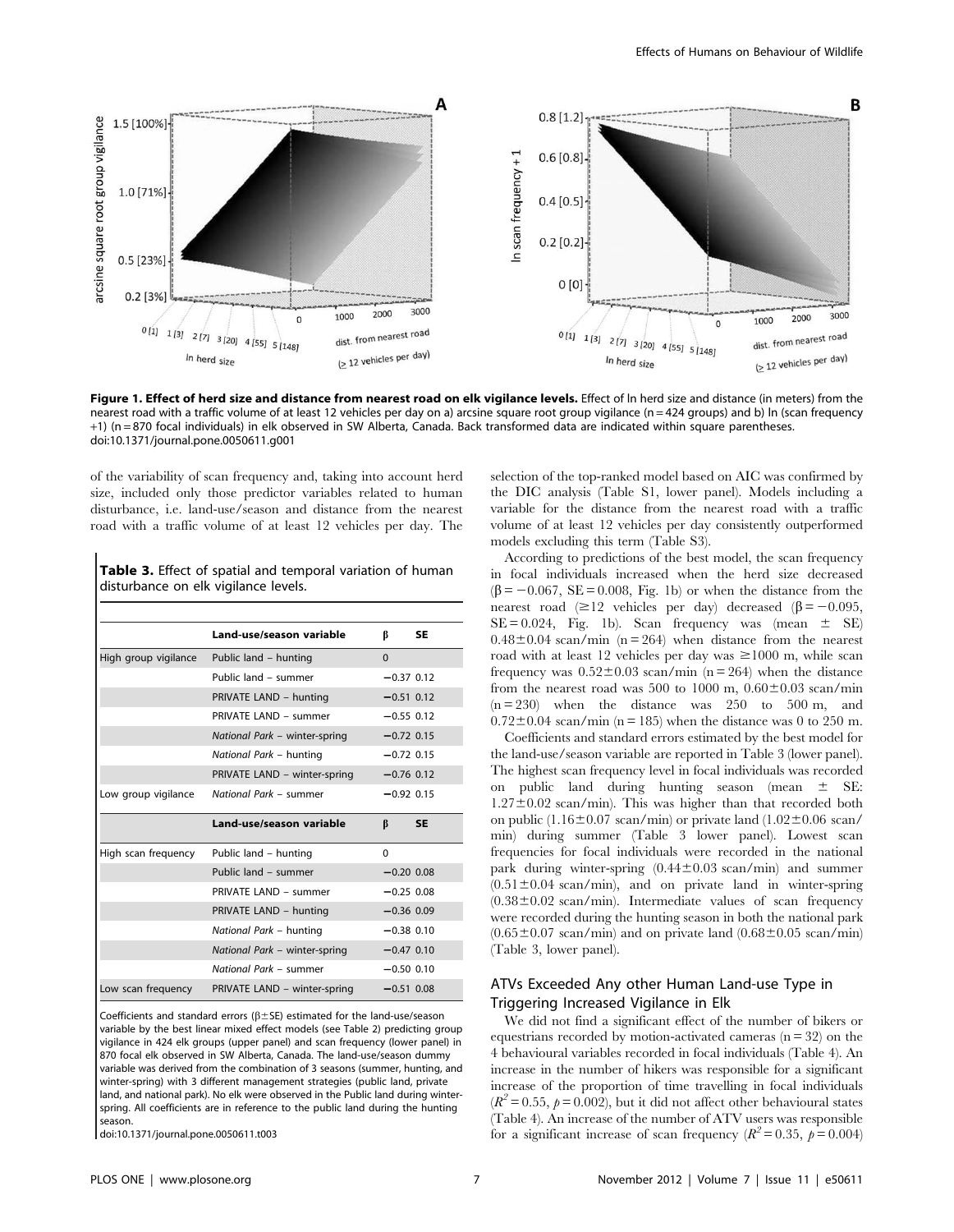Table 4. Effect of different human use types on behaviour of elk.

|                    | scan frequency                   | grooming                         | scanning                         | travelling                       |
|--------------------|----------------------------------|----------------------------------|----------------------------------|----------------------------------|
| <b>HIKERS</b>      | $-0.009 \pm 0.034$ <sup>ns</sup> | $-0.005 \pm 0.008$ <sup>ns</sup> | $-0.025 \pm 0.035$ <sup>ns</sup> | $0.109 \pm 0.027$                |
| <b>BIKERS</b>      | $-0.983 \pm 1.317$ <sup>ns</sup> | $0.117 \pm 0.337$ <sup>ns</sup>  | $0.672 \pm 1.435$ <sup>ns</sup>  | $-0.779 \pm 1.161^{n s}$         |
| <b>EQUESTRIANS</b> | $0.055 \pm 0.190$ <sup>ns</sup>  | $-0.012 \pm 0.048$ <sup>ns</sup> | $0.145 \pm 0.201$ <sup>ns</sup>  | $-0.126 \pm 0.228$ <sup>ns</sup> |
| <b>ATVs</b>        | $0.067 \pm 0.020$                | $-0.017 \pm 0.005$ <sup>**</sup> | $0.078 \pm 0.017$                | $0.011 \pm 0.025$ <sup>ns</sup>  |

Effect of different human use types – number of hikers, bikers, equestrians, and All Terrain Vehicles (ATV) users spotted by 32 motion activated cameras (public land  $n = 19$ , private land  $n = 13$ ) – on 4 behavioural patterns recorded for focal elk (ln [scan frequency +1]; arcsine square root proportion of time grooming, scanning and travelling) observed during summer and hunting season in SW Alberta, Canada. The effect ( $\beta$ +SE) of each relationship was reported as estimated by linear regression [ns: not significant (p>0.4 in all cases); \*: 0.05<p<0.01; \*\*: 0.01<p<0.001; \*\*\*: p<0.001].

doi:10.1371/journal.pone.0050611.t004

and of proportion of time scanning  $(R^2 = 0.52, p<0.001)$  by focal individuals, while it resulted in a significant decrease in proportion of time grooming ( $R^2 = 0.32$ ,  $p = 0.007$ ). The number of ATV users did not affect the proportion of time travelling by focal individuals (Table 4).

#### Decreased Foraging Time by Elk from Increased Vigilance

Variation of scan frequency recorded among 870 focal elk explained 49% of the variability in the length of foraging bouts (linear regression analysis, Fig. 2a), 40% of the variability in total feeding time (i.e., foraging efficiency Fig. 2b), and 14% of the variability in total travelling time (Fig.2c). Increased scan frequencies were significantly related to a decrease in the length of foraging bouts, a decrease in total feeding time, and an increase in total travelling time by focal individuals (Fig. 2).

Scan frequency strongly influenced the other behavioural states (Fig. 2). In turn, scan frequency was shaped by the distance to the nearest road with traffic volume of at least 12 vehicles per day (Table 2 lower panel, Fig. 1b). All behavioural states were clearly shaped by the distance from roads as well. We show the magnitude of such effect in Fig. 3. Length of foraging bouts were at least 2 times longer in elk observed at distances greater than 1 km from roads than those observed close to roads  $\approx$  250 m, Fig. 3a). The same applied to feeding time (Fig. 3b), with an increase of at least +20% of total feeding time by elk observed greater than 1 km from roads. Elk observed closer to roads  $\leq$  250 m) increased at least +10% the time spent travelling than those elk observed greater than 1 km from roads (Fig. 3c).

#### Discussion

# Effects of Humans on Elk Behaviour Exceed those of Natural Predators and of other Environmental Factors

In a human-dominated landscape, we found that the effects of humans in shaping behaviour of elk exceed those of habitat and natural predators. Factors commonly thought to be primary drivers of vigilance behaviour in elk – terrain ruggedness, natural predators, position in the group, inter-individual distance, reproductive status of females [15,23,47] – may play a lesser role within human-dominated landscapes. In our analysis the only habitat variable that affected vigilance levels was the distance from tree cover. This strong habitat effect was evident for groups but not individuals, meaning that elk increased scan duration (i.e., higher likelihood of at least one elk scanning in the group) but not scan frequency (i.e. number scans/min) as the distance from safe habitat increased.

We documented elk behaviour across different land-use types (treatment areas) and seasons in the same population subjected to a variety of management policies. To date, no studies have

collected behavioural data within protected areas, private lands and public lands simultaneously. This is a true landscape of fear, where each human is perceived by elk to be a potential predator, even within the protected area, as animals are threatened by hunting pressure immediately along its borders. We measured actual human use on roads in these treatment areas, and we documented the effect of fine-scale traffic patterns on the behaviour of a large herbivore across an entire road network. Road traffic volumes of at least 1 vehicle every 2 hours (12 vehicles per day) induced elk to switch into a more alert behavioural mode (increased vigilance) with an actual loses in feeding time. We expected a higher traffic volume threshold although we could not make precise predictions based on previous research because this is the first study in which vigilance data have been associated with estimates of traffic volumes. In this landscape of fear, where humans are perceived by elk to be potential predators, extremely low traffic volumes were sufficient to trigger a behavioural response by elk.

We found the highest levels of elk vigilance on public lands during the hunting season, when hunting and intrusive recreational activities occurred cumulatively, whereas the lowest levels were found in the national park in summer – even when crowded with people – and on private lands during winter-spring – when human activities were almost absent after hunting season. Both public lands and national park were crowded with people in summer, but our study clearly showed that it was not just the number of people but above all it was the type of human activity that shaped elk behaviour. More people can have less of an effect if the type of human activity is relatively benign, i.e., the effect of hikers on elk behaviour in the national park was definitely lower than that of motorized recreational activities occurring on public lands in summer. ATVs and intrusive summer recreational activities can have strong influence on elk behaviour as recently documented by Naylor et al. [7]. Our camera data collected outside the national park confirmed this pattern, showing that motorized vehicles had a stronger impact than non-motorized activities (hikers, bikers, equestrians) on elk behaviour. Among non-motorized activities, bikers and equestrians had no effect on elk behaviour likely because they are more predictable and rarely leave roads and trails. In contrast, hikers evoked an increase of proportion of time travelling in elk. This response is likely linked to the flight behaviour in elk, confirming that humans on foot are more evocative than other more predictable stimuli [6]. Running in elk can be an extreme alarm behaviour, and future studies should consider this behavioural category separated from walking to better disentangle the effect of different human types on elk behaviour.

Interestingly, we found levels of vigilance on private land during summer and the hunting season that were intermediate to those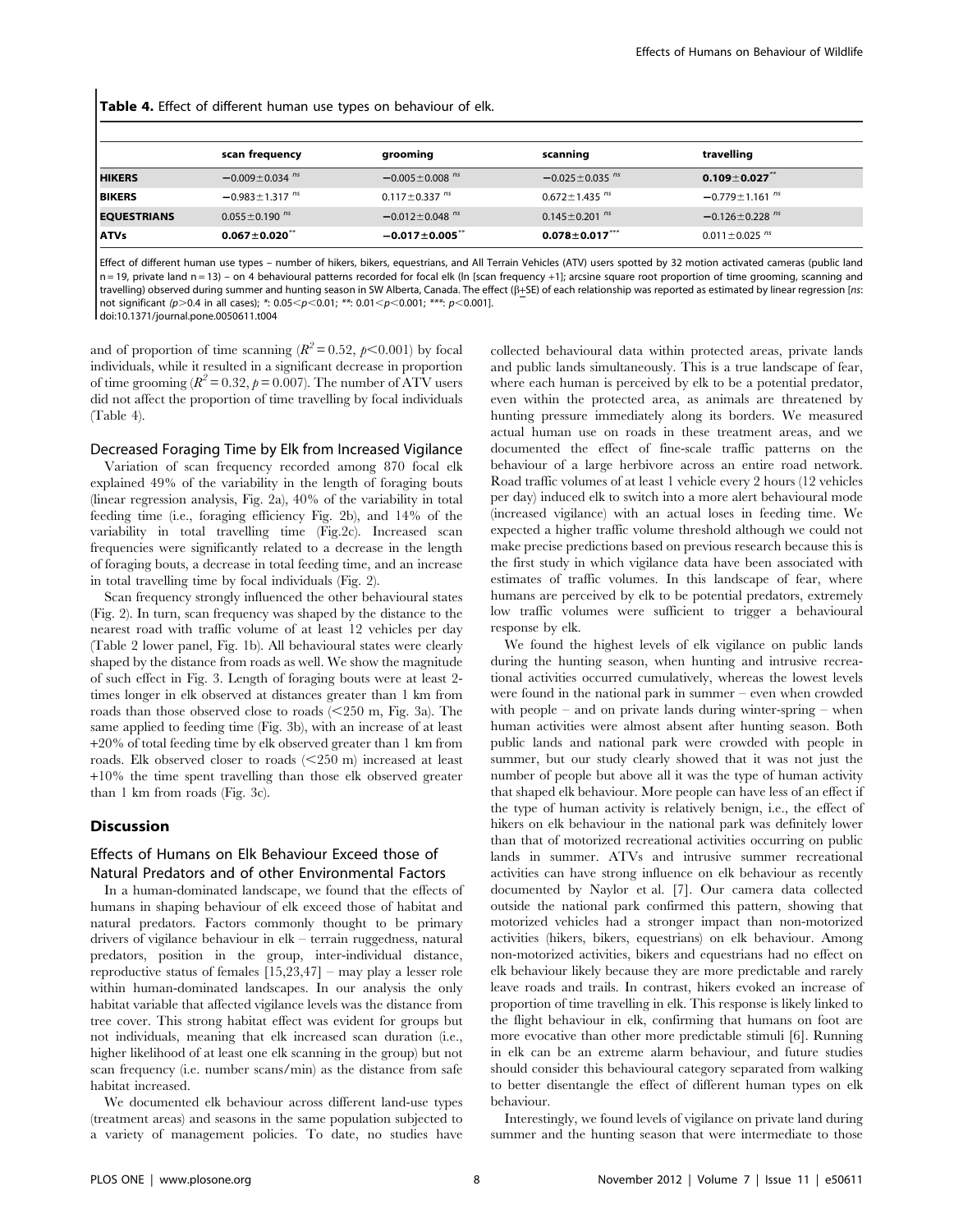

Figure 2. Effect of scan frequency on proportion of time feeding and travelling in elk. Effect of scan frequency (bottom xaxis, ln[scan frequency +1]; see top x-axis for back transformed data) on a) ln [length of foraging bouts], b) arcsine square root [proportion of time feeding], and c) arcsine square root [proportion of time travelling] in 870 focal elk observed in SW Alberta, Canada. Right y-axes represent back transformed data. Black lines in each graph represent linear relationships, while grey lines represent 95% confidence intervals of mean. Linear regression equations,  $R^2$  values and p-values are reported for each graph.

doi:10.1371/journal.pone.0050611.g002

recorded in the public land and the national park, reflecting that access restrictions imposed by landowners lead to lower disturbance on elk compared with the uncontrolled human disturbances occurring in the public land. Vigilance levels in the national park during the hunting season, when hunting was allowed immediately along its borders, were not different than recorded on private lands when hunting was permitted there.

# Management and Conservation of Wildlife in Humandominated Landscapes

If we assume no human disturbance (traffic volumes of 0 vehicles per day, Fig. 4), we can expect a base level of vigilance due to natural predators, habitat characteristics and group size and composition [15,23]. The traffic model developed by Northrup et al. [48] for our study site is the first detailed characterization of motorized human use along an entire road network to be used to evaluate large mammal behaviour. Our results showed that elk occupying areas close (e.g.,  $\leq 500$  m) to roads (Fig. 4) switch into a more-alert behavioural mode (increased vigilance) when traffic surpasses 12 vehicles per day. This does not necessarily mean elk are displaced, but this level of traffic clearly leads to a significant rearrangement of the time spent in other activities such as feeding. High traffic volumes can have different impacts that depend on whether hunting is allowed or not (Fig. 4). If hunting is not permitted, then behavioural adaptations, such as habituation, can evoke a decrease in vigilance levels (Fig. 4; [72]). Human developments can affect the distribution of predators [73,74]. In such cases, high human activity can even displace predators, and create spatial refuge for prey that can benefit from reduced predation risk [72,75]. However, in a human-dominated landscape where hunting is allowed, behavioural responses to road traffic can be extreme (Fig. 4), potentially leading to high vigilance levels (elk and bison: [76]; Tibetan antelope Pantholops hodgsonii Abel 1826: [77]), increased flight distance (elk: [78]; other ungulates: [6]), increased movement rates (elk: [7]), and, eventually, displacement from areas surrounding roads and thus habitat loss (moose Alces alces Linnaeus 1758: [79]; woodland caribou Rangifer tarandus caribou Gmelin 1788: [80]; mule deer Odocoileus hemionus Rafinesque 1817: [81]; grizzly bear: [48]; elk [82,83]).

Increased vigilance has a cost in terms of decreased feeding time, as we showed with our data, and this certainly causes reduced feed intake [18,25,29,30]. We showed how elk re-arrange activity patterns depending on the distance to roads where traffic surpasses 12 vehicles per day, with more frequent interruptions of foraging bouts, decreased feeding time and increased travelling time. If disturbed, we showed that elk can even reduce certain behaviours such as grooming to minimum levels as the presence of motorized vehicles increases. Vigilance and activities such as resting or grooming are incompatible [84].

We documented the complex link between disturbance and behavioural response in a human-dominated landscape, though we were not able to estimate the actual cost of human disturbance on wildlife in terms of fitness and population dynamics. Behavioural responses by elk to the risk of predation by wolves have been shown to be correlated with increased vigilance, reduced foraging and food intake [23,45,47,85]. Parallel to these behavioral responses, physiological data have revealed a decrease in the quantity of food obtained by elk in the presence of wolves and changes in the composition of their diet that exacerbate nutritional deficits in winter [86,87]. Ultimately, predation risk induced decreased fecal progesterone concentrations [34] and decreased calf recruitment in elk [47,87,88]. Thus, the actual cost of predation risk by natural predator has already been documented, at least for the wolf-elk predator prey system, but not for ecological contexts where humans are a major source of disturbance for wildlife. The effects of predation risk by humans arguably could be similar to those of natural predators, given that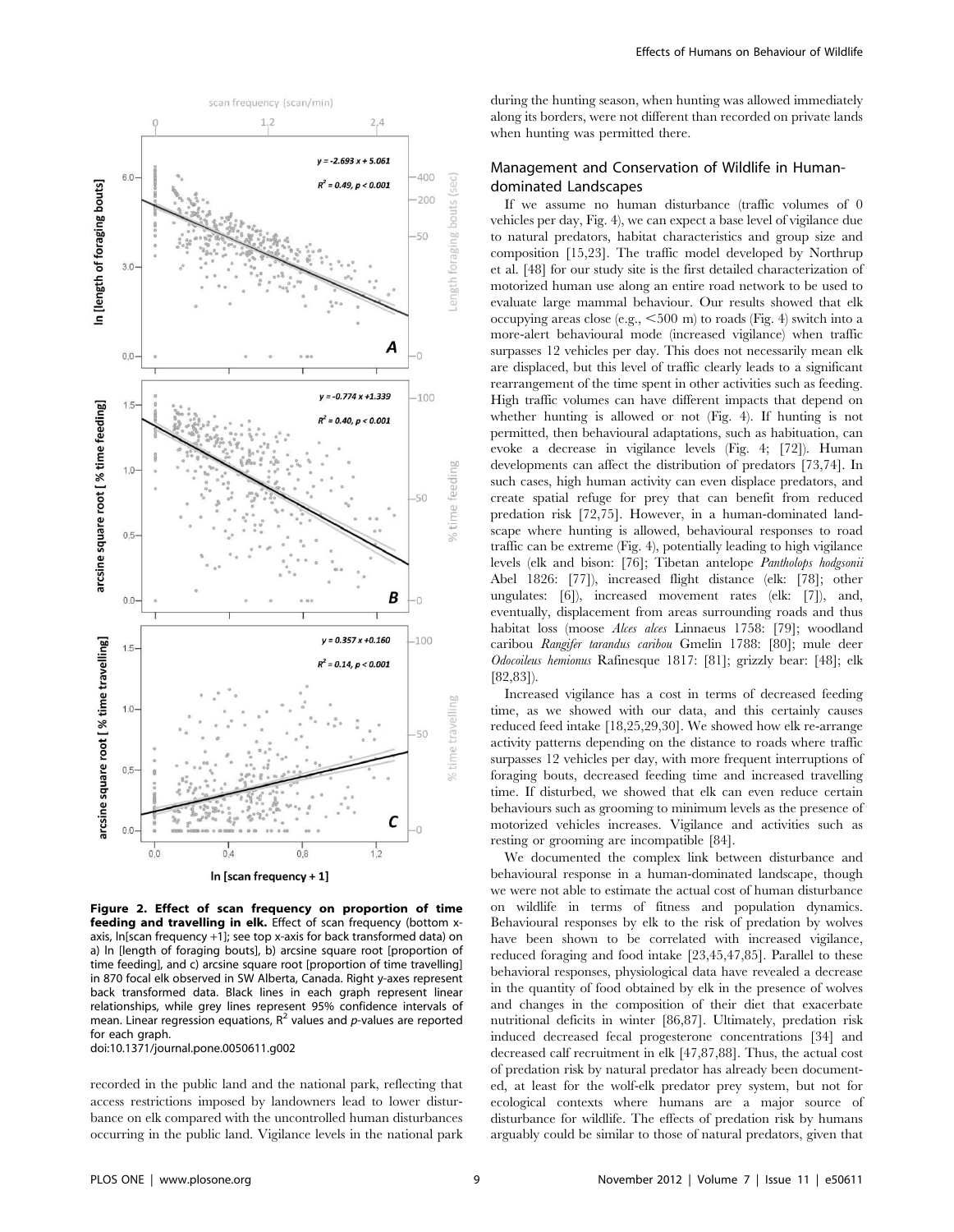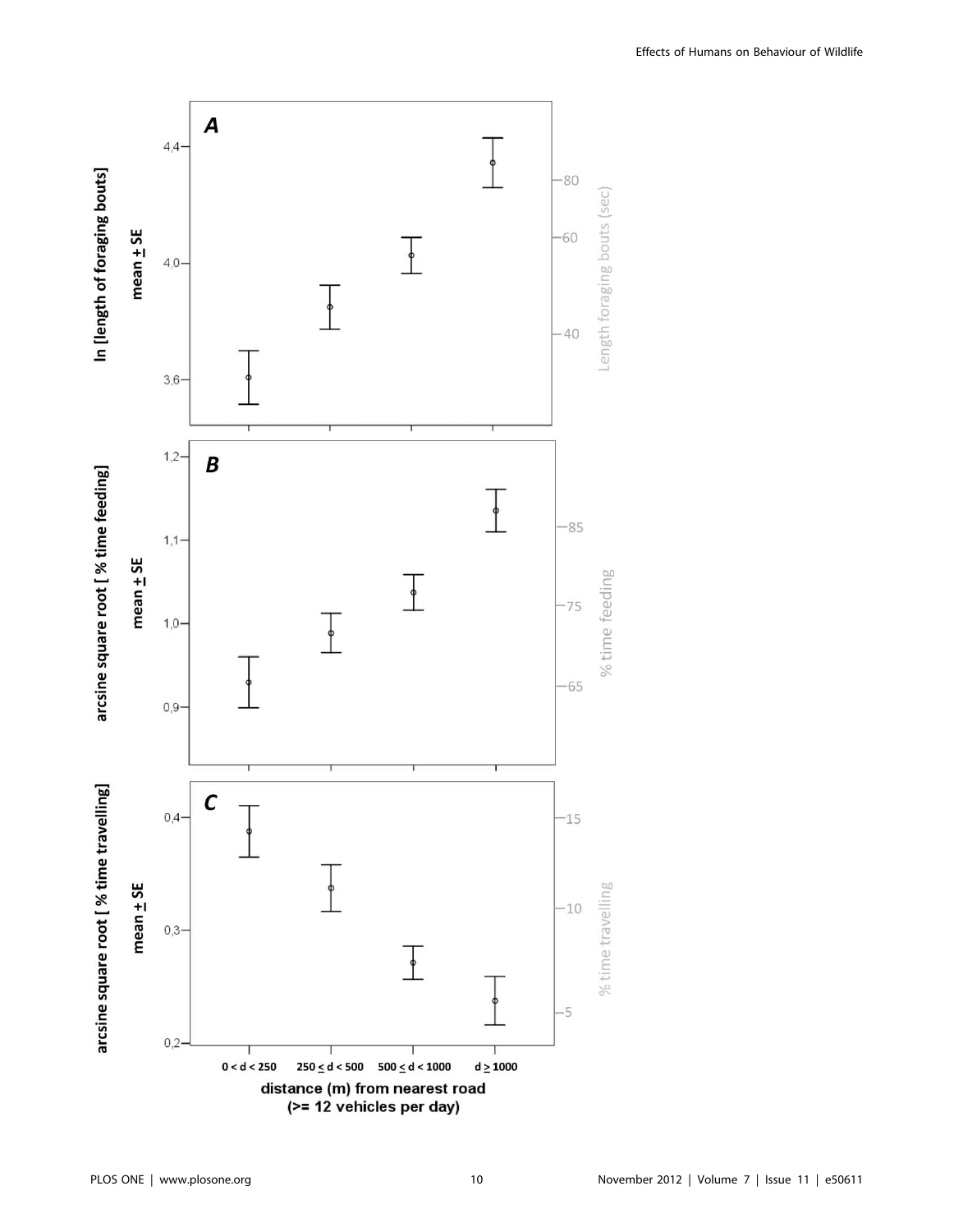Figure 3. Effect of distance from nearest road on behaviour of elk. Effect of the distance from the nearest road with a traffic volume of at least 12 vehicles per day on a) ln [length of foraging bouts], b) arcsine square root [proportion of time feeding], and c) arcsine square root [proportion of time travelling] in 870 focal elk observed in SW Alberta, Canada. Right y-axes represent back transformed data. The sample size was distributed as follows:  $n = 188$  elk ( $0 < d < 250$  meters, where d is the distance from the nearest road with a traffic volume of at least 12 vehicles per day),  $n = 230$  elk  $(250 \le d \le 500$  meters), n = 264 elk  $(500 \le d \le 1000$  meters), and n = 188 elk  $(d \ge 1000$  meters). doi:10.1371/journal.pone.0050611.g003

prey have evolved anti-predator responses to threatening stimuli including lethal (e.g. hunting) and non-lethal (e.g. noises or approaching vehicles) human disturbance. Animal responses are likely to follow the same principle used by prey encountering predators [11,89].

According to the rationale ''higher disturbance – lower reproductive success'' [35], we could expect lower female reproductive success in sites most heavily disturbed by humans in our study area. In fact, we recorded the lowest calf female/ratio in public lands, where we recorded higher vigilance levels than elsewhere. However, the complex link between female productivity and disturbance has yet to be fully documented. Risk effects can be manifest by reduced survival, growth, or reproduction [34,90– 93]. Experiments allow risk effects to be clearly identified and quantified [94,95], but this task is more difficult in field studies [91]. The link between increased human disturbance and reduced fitness in wildlife has been only partially documented in the field for few mammal and bird species [31–33,96]. The cost of disturbance is a waste of time and energy [97], and some species are much more likely to be disturbed by humans than by non-



# human disturbance (traffic volumes)

Figure 4. Theoretical relationship between traffic volumes and vigilance in elk. Theoretical model describing the relationship between a proxy of human disturbance (traffic volumes) and the scan frequency in elk. A constant distance (<500 m) from the nearest road and a constant habitat (open area) for each elk observed were assumed. Elk are assumed to switch to the alert mode when the nearest road has a traffic volume of at least 12 vehicles per day. Higher traffic volumes (still unknown thresholds) are predicted to have different impacts on elk behaviour depending on whether the population is hunted or not, respectively. doi:10.1371/journal.pone.0050611.g004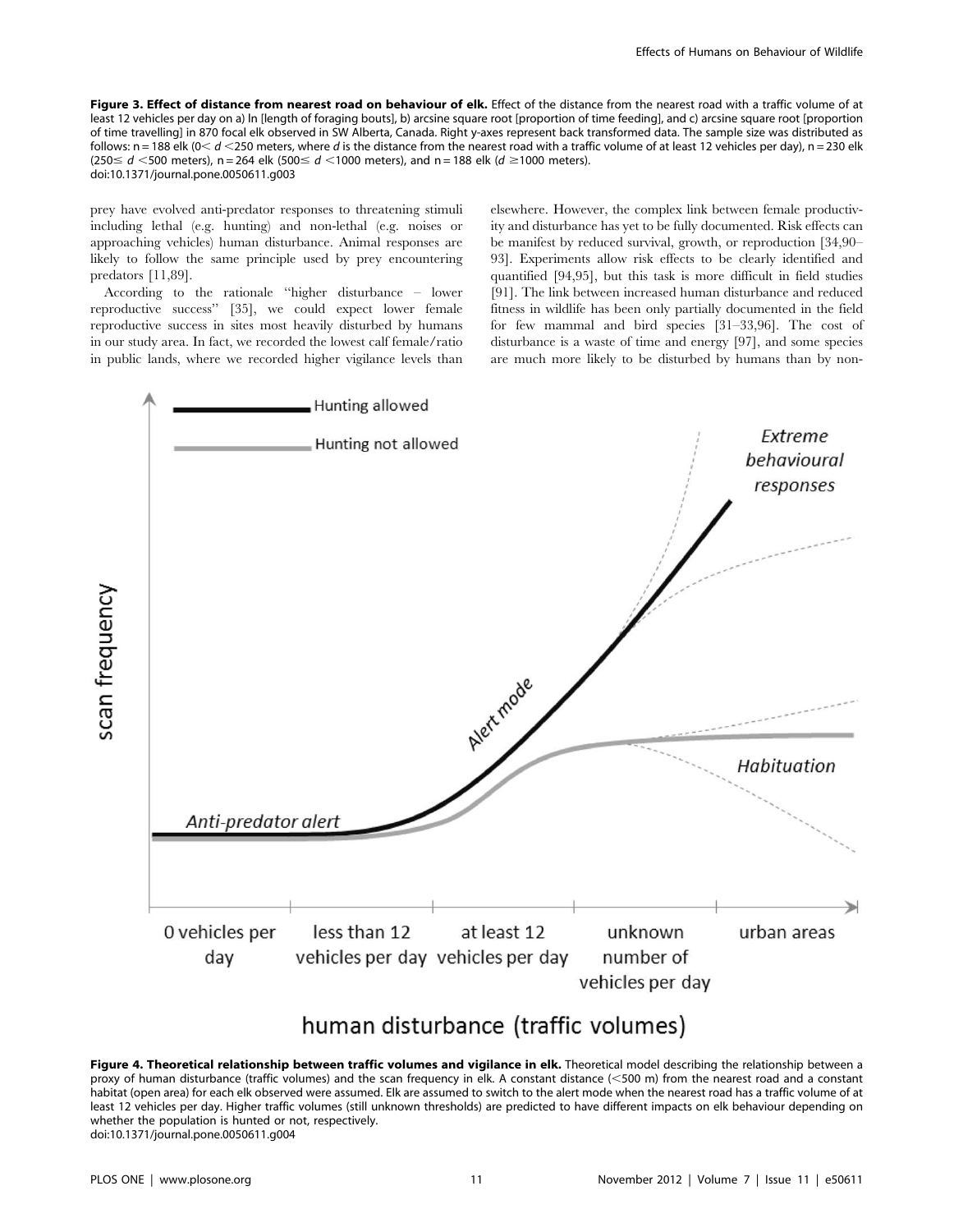human predators ([98,99], this study). For these species, quantifying human disturbance and its fitness cost may be the highest priority for conservation. Human factors can affect behaviour, habitat use and distribution of wildlife with potential consequences on trophic cascades [100]: these factors should play a more prominent role in conservation or wildlife management within human-dominated landscapes.

#### Supporting Information

Table S1 Sets of models predicting group vigilance and scan frequency in elk (ranked using DIC). (DOCX)

Table S2 Selection of the best road variable predicting group vigilance in elk. (DOCX)

#### References

- 1. Woodroffe R, Thirgood S, Rabinowitz A (2005) People and wildlife: conflict or coexistence? Cambridge, UK: Cambridge University Press.
- 2. Forman RTT, Sperling D, Bissonette JA, Clevenger AP, Cutshall CD, et al. (2003) Road Ecology: Science and Solutions. Washington D.C.: Island Press. 504 p.
- 3. Frair JL, Merrill EH, Beyer HL, Morales JL (2008) Thresholds in landscape connectivity and mortality risks in response to growing road networks. J Appl Ecol 45: 1504–1513.
- 4. Blumstein DT, Fernandez-Juricic E, Zollner PA, Garity SC (2005) Inter-specific variation in avian responses to human disturbance. J Appl Ecol 42: 943–953.
- 5. Javakody S, Sibbald AM, Gordon II, Lambin X (2008) Red deer Cervus elaphus vigilance behaviour differs with habitat type and human disturbance. Wildl Biol 14: 81–91.
- 6. Stankowich T (2008) Ungulate flight responses to human disturbance: a review and meta-analysis. Biol Cons 141: 2159–2173.
- 7. Naylor LM, Wisdom MJ, Anthony RG (2009) Behavioral responses of North American elk to recreational activity. J Wildl Manage 73: 328–338.
- 8. Grignolio S, Merli E, Bongi P, Ciuti S, Apollonio M (2011) Effects of hunting with hounds on a non-target species living on the edge of a protected area. Biol Cons 144: 641–649.
- 9. Béchet A, Giroux J-F, Gauthier J (2004) The effects of disturbance on behaviour, habitat use and energy of spring staging snow geese. J Appl Ecol 41: 689–700.
- 10. Valitzski SA, D'Angelo GJ, Gallagher GR, Osborn DA, Miller KV, et al. (2009) Deer responses to sounds from a vehicle-mounted sound-production system. J Wildl Manage 73: 1072–1076.
- 11. Frid A, Dill L (2002) Human-caused Disturbance Stimuli as a Form of Predation Risk. Cons Ecol 6: 94–109
- 12. Proaktor G, Coulson T, Milner-Gulland EJ (2007) Evolutionary responses to harvesting in ungulates. J Anim Ecol 76: 669–678.
- 13. Bekessy SA, Wintle AB, Gordon A, Fox JC, Chisholm R, et al. (2009) Modelling human impacts on the Tasmanian wedge-tailed eagle (Aquila audax fleayi). Biol Cons 142: 2438–2448.
- 14. Laundré JW, Hernández L, Altendorf KB (2001) Wolves, elk, and bison: reestablishing the ''landscape of fear'' in Yellowstone National Park, U.S.A. Can J Zool 79: 1401–1409.
- 15. Lung MA, Childress MJ (2007) The influence of conspecifics and predation risk on the vigilance of elk (Cervus elaphus) in Yellowstone National Park. Behav Ecol 18: 12–20.
- 16. Benhaiem S, Delon M, Lourtet B, Cargnelutti B, Aulagnier S, et al. (2008) Hunting increases vigilance levels in roe deer and modifies feeding site selection. Anim Behav 76: 611–618.
- 17. Groffman PM, Baron JS, Blett T, Gold AJ, Goodman I, et al. (2006) Ecological thresholds: the key to successful environmental management or an important concept with no practical application? Ecosystems 9: 1–13.
- 18. Caro TM (2005) Antipredator defenses in birds and mammals. Chicago: The University of Chicago Press
- 19. Morrison EB (2011) Vigilance behavior of a tropical bird in response to indirect and direct cues of predation risk. Behaviour 148: 1067–1085.
- 20. Wang Z, Li Z, Beauchamp G, Jiang Z (2011) Flock size and human disturbance affect vigilance of endangered red-crowned cranes (Grus japonensis). Biol Cons 144: 101–105.
- 21. Hollén LI, Bell MBV, Wade HM, Rose R, Russel R, et al. (2011) Ecological conditions influence sentinel decisions. Anim Behav 82: 1435–1441.
- 22. Pays O, Sirot E, Fritz H (2012) Collective Vigilance in the Greater Kudu: Towards a Better Understanding of Synchronization Patterns. Ethology 118: 1– 9.
- 23. Childress MJ, Lung MA (2003) Predation risk, gender and the group size effect: Does elk vigilance depend upon the behaviour of conspecifics? Anim Behav 66: 389–398.

# Table S3 Selection of the best road variable predicting scan frequency in elk.

(DOCX)

## Acknowledgments

We are grateful to Waterton Lakes National Park (Parks Canada), Alberta Sustainable Resource Development (ASRD), and Alberta Parks for support. We thank the editor and 4 anonymous referees for valuable comments on this manuscript.

#### Author Contributions

Conceived and designed the experiments: SC. Performed the experiments: SC SS. Analyzed the data: SC. Contributed reagents/materials/analysis tools: JMN TBM MM JAP MSB. Wrote the paper: SC JMN TBM MSB.

- 24. Wolff JO, Van Horn T (2003) Vigilance and foraging patterns of American elk during the rut in habitats with and without predators. Can J Zool 81: 266–271.
- 25. Brown JS (1999) Vigilance, patch use and habitat selection: Foraging under predation risk. Evol Ecol Res 1: 49–71.
- 26. Lima SL (1988) Vigilance and diet selection: the classical diet model reconsidered. J Theor Biol 132: 127–143.
- 27. Illius AW, FitzGibbon C (1994) Costs of vigilance in foraging ungulates. Anim Behav 47: 481–484.
- 28. Cowlishaw G, Lawes JM, Lightbody M, Martin A, Pettifor R, et al. (2004) A simple rule for the costs of vigilance: empirical evidence from a social forager. Proc R Soc Lond B 271: 27–33.
- 29. Fortin D, Boyce MS, Merril EH, Fryxell JM (2004) Foraging costs of vigilance in large mammalian herbivores. Oikos 107: 172–180.
- 30. Pays O, Blanchard P, Valeix M, Chamaille-Jammes S, Duncan P, et al. (2012) Detecting predators and locating competitors while foraging: an experimental study of a medium-sized herbivore in an African savanna. Oecologia 169: 419– 430.
- 31. Harrington FH, Veitch AM (1992) Calving success of woodland caribou exposed to low-level jet fighter overflights. Arctic 45: 213–218.
- 32. Phillips GE, Aldredge AW (2002) Reproductive success of elk following disturbance by humans during calving season. J Wildl Manage 64: 521–530.
- 33. Yarmoloy C, Bayer M, Geist V (1988) Behavioural responses and reproduction of mule deer, Odocoileus hemionus, does following experimental harassment with an all-terrain vehicle. Can Field Nat 102: 425–429.
- 34. Creel S, Christianson D, Liley S, Winnie JA Jr (2007) Predation Risk Affects Reproductive Physiology and Demography of Elk. Science 315: 960.
- 35. Creel S, Christianson D, Winnie JA Jr (2011) A survey of the effects of wolf predation risk on pregnancy rates and calf recruitment in elk. Ecol Appl 21: 2847–2853.
- 36. Forman RTT, Alexander LE (1998) Roads and their major ecological effects. Annu Rev Ecol S 29: 207–231.
- 37. Underhill JE, Angold PG (2000) Effects of roads on wildlife in an intensively modified landscape. Environ Rev 8: 21–39.
- 38. Proctor MF, Paetkau D, McIellan BN, Stenhouse GB, Kendall KC, et al. (2011) Population Fragmentation and Inter-Ecosystem Movements of Grizzly Bears in Western Canada and the Northern United States. Wildlife Monogr 180: 1–46.
- 39. Trombulak SC, Frissell CA (2000) Review of ecological effects of roads on terrestrial and aquatic communities. Cons Biol 14: 18–30.
- 40. Fahrig L, Rytwinski T (2009) Effects of roads on animal abundance: an empirical review. Ecol Soc 14: 1–20.
- 41. Barua M (2011) Mobilizing metaphors: the popular use of keystone, flagship and umbrella species concepts. Biodivers Conserv 20: 1427–1440.
- 42. St Clair CC, Forrest A (2009) Impacts of vehicle traffic on the distribution and behaviour of rutting elk, Cervus elaphus. Behaviour 146: 393–413.
- 43. Shively KJ, Alldredge AW, Phillips GE (2005) Elk to reproductive response to removal of calving season disturbance by humans. J Wildl Manage 69: 1073– 1080.
- 44. Creel S, Winnie JA Jr, Christianson D (2009) Glucocorticoid stress hormones and the effect of predation risk on elk reproduction. P Natl Acad Sci U S A 106: 12388–12393.
- 45. Liley S, Creel S (2008) What best explains vigilance in elk: characteristics of prey, predators, or the environment? Behav Ecol 19: 245–254.
- 46. Martin P, Bateson P (1993) Measuring Behaviour: an Introductory Guide. Cambridge: Cambridge University Press.
- 47. Winnie J Jr, Creel S (2007) Sex-specific behavioural responses of elk to spatial and temporal variation in the threat of wolf predation. Anim Behav 73: 215– 225.